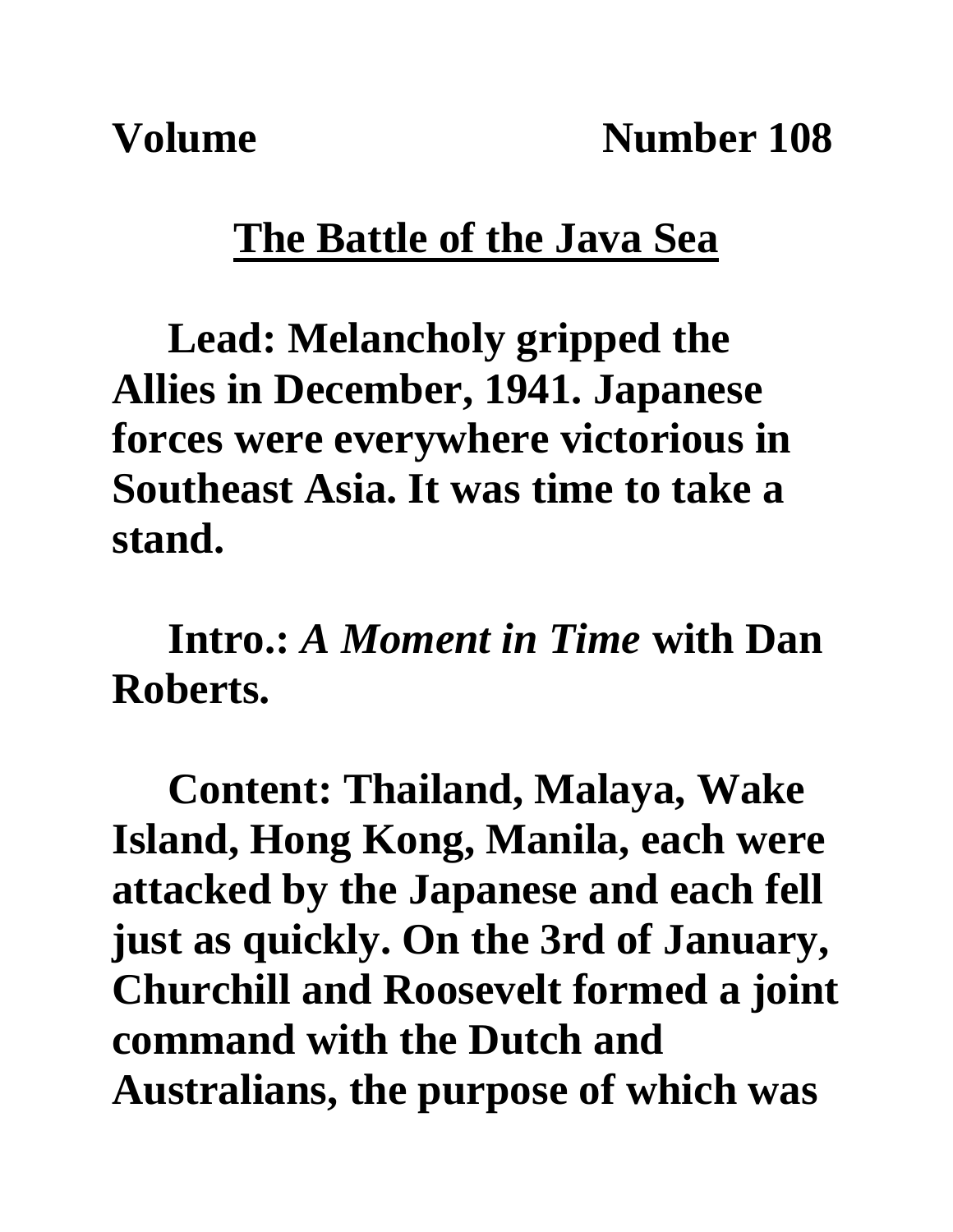**to slow down the Japanese assault. The aim was to stop the enemy at the socalled Malay Barrier, an imaginary line stretching from Singapore at the base of the Malayan Peninsula down along the archipelago that is today known as Indonesia to the west coast of New Guinea.** 

**If the Japanese were going to be stopped, the Allies would have to hold the island of Java and therefore, it was in the Java Sea that they drew the proverbial line in the sand. All during February, the two navies danced around each other but avoided a pitched battle. The Japanese had virtual command of the skies, seasoned naval crews with experience working together, and use of the Long Lance**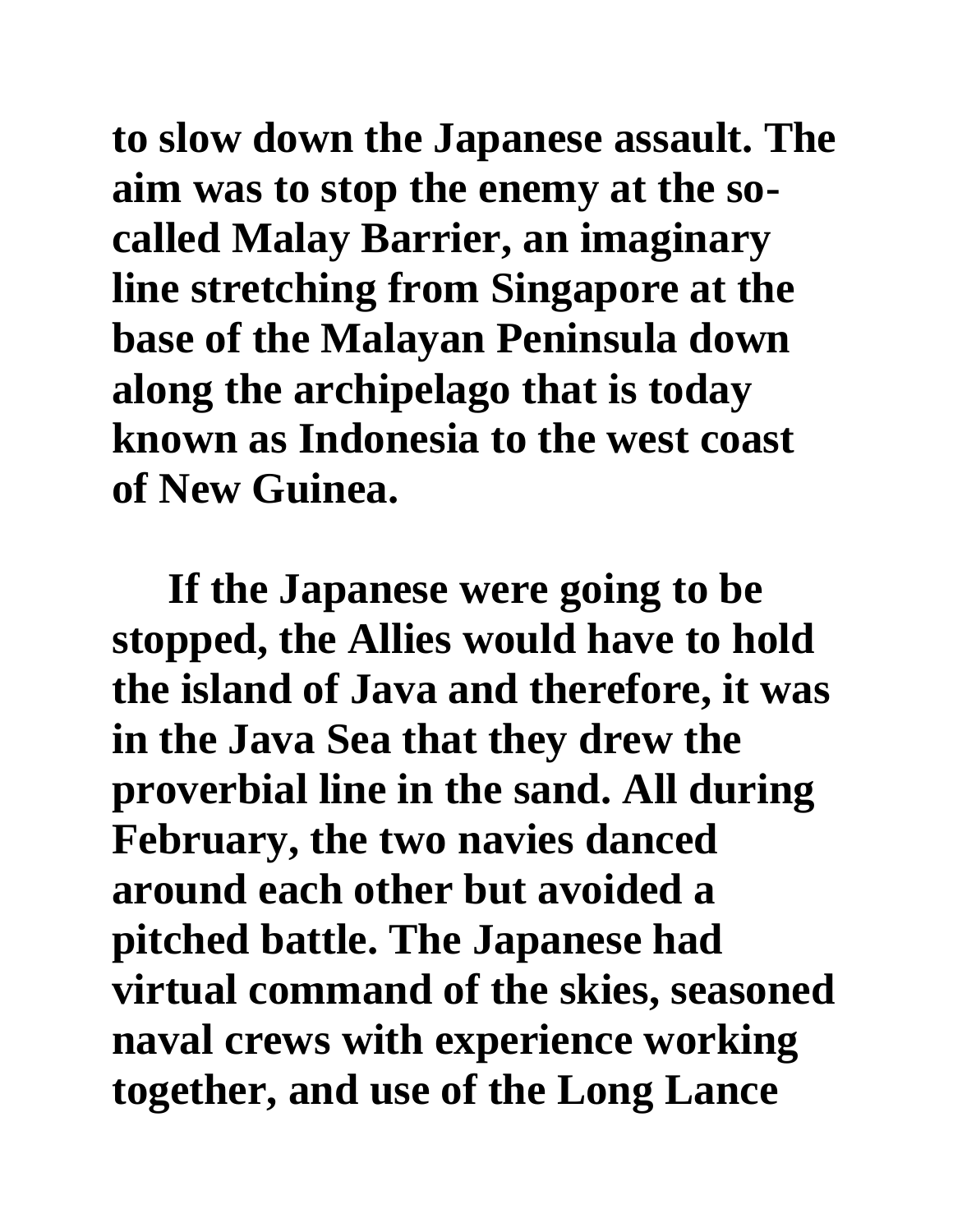**torpedo, the best in the world at the time. The Allies had thrown together a rag-tag collection of cruisers and destroyers from all four navies, their ships were manned by crews who had worked together only for a short time, and they were forced on occasion to leave their spotter aircraft behind.** 

**As can be expected, on the night of February 25, 1942, the decisive encounter left the Allied ships at a great disadvantage. A running battle ensued and despite great heroism, only the US destroyers survived. Singapore had fallen on February 15th and with no naval protection, Java's poorly armed defenses were overwhelmed. The Malay barrier had failed and it would be three months before the**